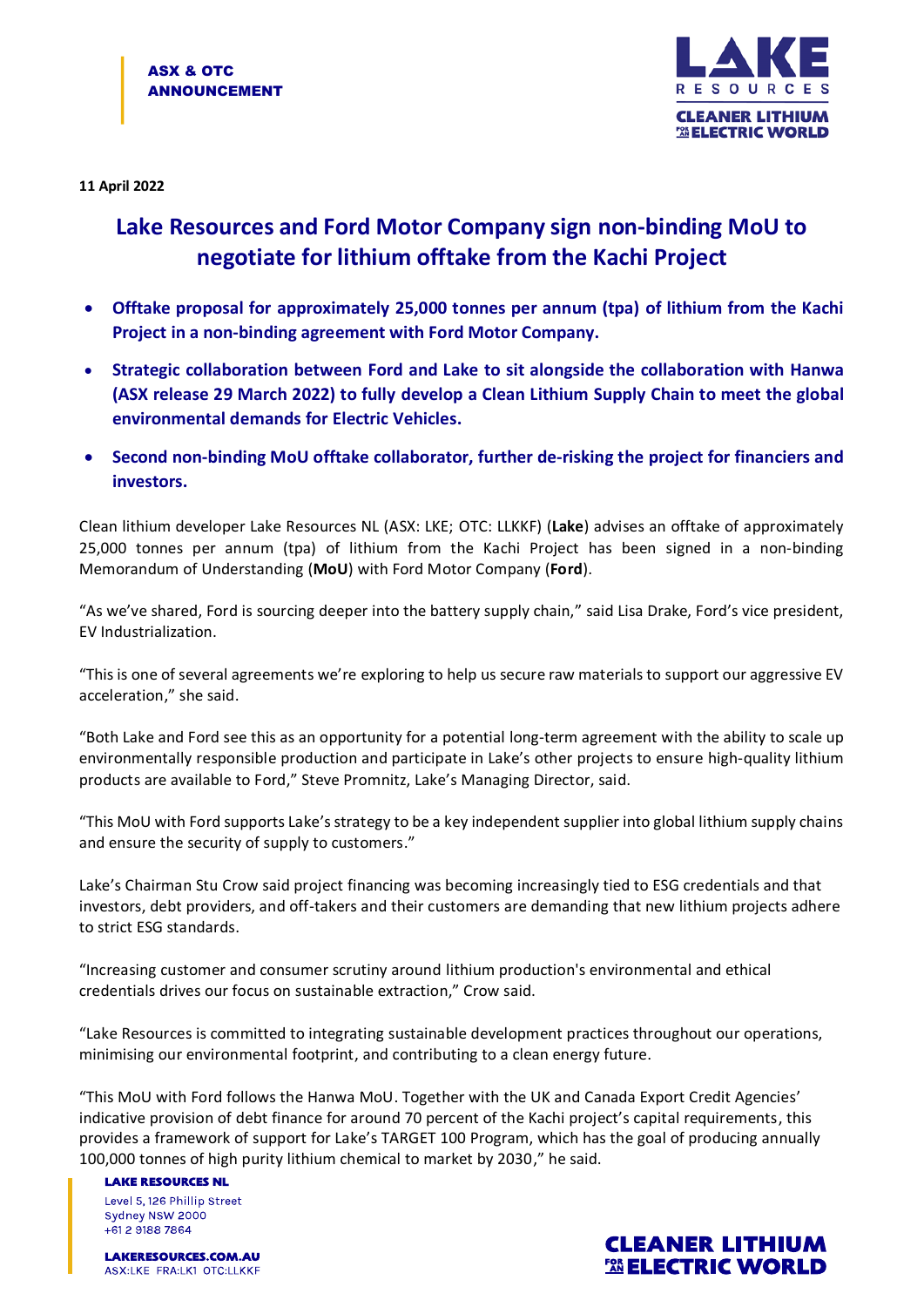

Ford has consented to this market release. Lake will update the market on progress on the implementation of the MOU with Ford as soon as it is able to do so.

# # #

**Lake Investors please contact: Steve Promnitz, Managing Director** [steve@lakeresources.com.au](mailto:steve@lakeresources.com.au) **+61 2 9188 7864 Twitter:** [https://twitter.com/Lake\\_Resources](https://twitter.com/Lake_Resources) **LinkedIn:** <https://www.linkedin.com/company/lake-resources/> **Facebook:** https://www.facebook.com/LakeResources **Website:** [http://www.lakeresources.com.au](http://www.lakeresources.com.au/) **Join Lake's mailing list:** <http://eepurl.com/gwA3o9> **IR**: Anthony Fensom, Republic PR, +61 (0) 407 112 623, [anthony@republicpr.com.au](mailto:anthony@republicpr.com.au)

**For media queries, please contact:** Nigel Kassulke at Teneo **M:** +61407904874 **E:** [Nigel.Kassulke@teneo.com](mailto:Nigel.Kassulke@teneo.com)

## **About Lake Resources NL (ASX: LKE; OTC: LLKKF) –**

**Clean high purity lithium using efficient disruptive clean technology - in demand by EV makers and lithium-ion batteries** Lake Resources NL (ASX: LKE;OTC: LLKKF) is a clean lithium developer utilising direct extraction technology for production of sustainable, high purity lithium from its flagship Kachi Project in Catamarca Province within the Lithium Triangle in Argentina among three other projects covering 220,000 ha.

This direct extraction method delivers a solution for two rising demands – high purity battery materials to avoid performance issues, and more sustainable, responsibly sourced materials with low-carbon footprint and significant ESG benefits.

1. **Climate-Tech**: Efficient, disruptive, clean, cost-competitive technology using well-known water treatment re-engineered for lithium (not mining). Technology partner, Lilac Solutions Inc, is supported by the Bill Gates led Breakthrough Energy fund, MIT's The Engine fund, Chris Sacca's Lowercarbon Capital, BMW, Sumitomo and SK Materials. Lilac has currently earned in to 10% of the Kachi Project, and may earn-in to a total 25% stake, based on certain milestones, and then be expected to fund their c.US\$50 million pro-rata share (refer ASX announcement 22 September 2021)

2. **High Purity**: 99.97% purity lithium carbonate samples for a premium price, demonstrated in pilot plant operations in California with a demonstration plant en route to the Kachi Project. Demonstrated high quality in nickel rich NMC622 lithium-ion batteries (refer ASX announcement 20 October 2020; 2 March 2021).

3. **Sustainable /ESG**: Far smaller environmental footprint than conventional methods, that returns virtually all water (brine) to its source with a low CO2 footprint.

4. **Prime Location, Large Projects**: Flagship Kachi project in prime location among low-cost producers with a large lease holding (74,000 ha) and expandable resource (4.4 Mt LCE) used for 25 years production at 50,000tpa (JORC Resource: Indicated 1.0Mt, inferred 3.4Mt, refer ASX announcement 27 November 2018). Pre-feasibility study at 25,500tpa by tier 1 engineering firm shows large, long-life lowcost operation with US\$1.6 billion NPV pretax, and annual EBITDA of US\$260 million from 2024 using past pricing of US\$15,500/tonne lithium carbonate (refer ASX announcement 17 March 2021; 28 April 2020). (No changes to the assumptions in the resource statement or the PFS have occurred since the announcement date.)

5. **Finance Indicatively Available**: Long duration, low-cost project debt finance for the Kachi Lithium Project is indicatively available from the United Kingdom's Export Credit Agency UKEF and Canada's EDC with Expressions of Interest to support approx. 70% of the total finance required for Kachi's development, subject to standard project finance terms, including satisfactory completion of the DFS, ESIA and offtake arrangements (refer ASX announcements 11 August 2021; 28 September 2021).